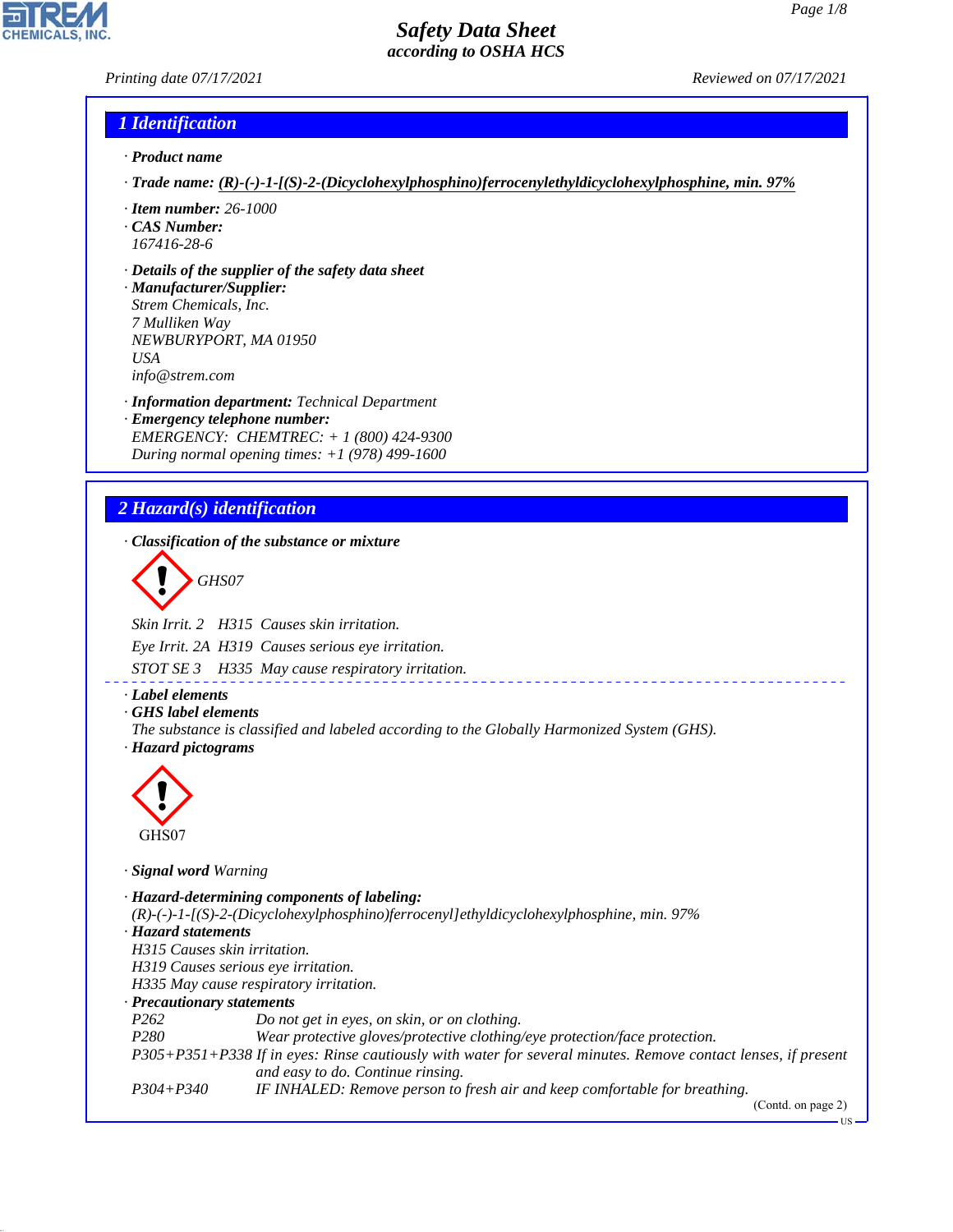*Printing date 07/17/2021 Reviewed on 07/17/2021*



## *3 Composition/information on ingredients*

- *· Chemical characterization: Substances*
- *· CAS No. Description*

*167416-28-6 (R)-(-)-1-[(S)-2-(Dicyclohexylphosphino) ferrocenyl]ethyldicyclohexylphosphine, min. 97%*

# *4 First-aid measures*

- *· Description of first aid measures*
- *· After inhalation: In case of unconsciousness place patient stably in side position for transportation.*
- *· After skin contact: Immediately wash with water and soap and rinse thoroughly.*
- *· After eye contact:*
- *Rinse opened eye for several minutes under running water. If symptoms persist, consult a doctor.*
- *· After swallowing: If symptoms persist consult doctor.*
- *· Information for doctor:*
- *· Most important symptoms and effects, both acute and delayed No further relevant information available.*
- *· Indication of any immediate medical attention and special treatment needed No further relevant information available.*

# *5 Fire-fighting measures*

- *· Extinguishing media*
- *· Suitable extinguishing agents: Use fire fighting measures that suit the environment.*
- *· Special hazards arising from the substance or mixture No further relevant information available.*
- *· Advice for firefighters*

44.1.1

*· Protective equipment: No special measures required.*

(Contd. on page 3)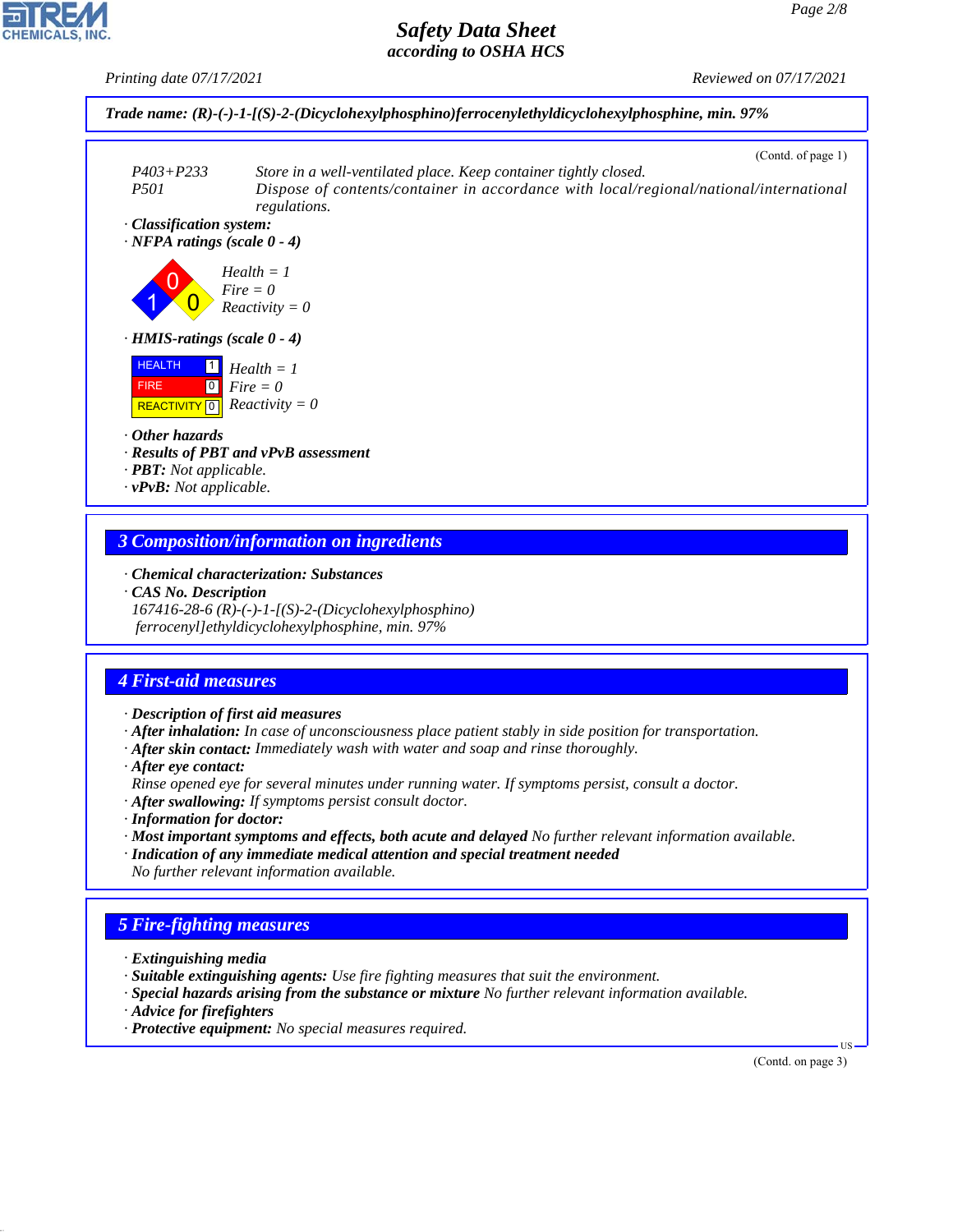*Printing date 07/17/2021 Reviewed on 07/17/2021*

*Trade name: (R)-(-)-1-[(S)-2-(Dicyclohexylphosphino)ferrocenylethyldicyclohexylphosphine, min. 97%*

(Contd. of page 2)

#### *6 Accidental release measures*

- *· Personal precautions, protective equipment and emergency procedures Not required.*
- *· Environmental precautions: No special measures required.*
- *· Methods and material for containment and cleaning up: Dispose contaminated material as waste according to item 13. Ensure adequate ventilation.*
- *· Reference to other sections See Section 7 for information on safe handling. See Section 8 for information on personal protection equipment. See Section 13 for disposal information.*
- *· Protective Action Criteria for Chemicals*

*· PAC-1:*

*Substance is not listed.*

*· PAC-2:*

*Substance is not listed.*

*· PAC-3:*

*Substance is not listed.*

### *7 Handling and storage*

*· Handling:*

- *· Precautions for safe handling No special precautions are necessary if used correctly.*
- *· Information about protection against explosions and fires: No special measures required.*
- *· Conditions for safe storage, including any incompatibilities*

*· Storage:*

- *· Requirements to be met by storerooms and receptacles: No special requirements.*
- *· Information about storage in one common storage facility: Not required.*
- *· Further information about storage conditions: Keep receptacle tightly sealed.*
- *· Specific end use(s) No further relevant information available.*

#### *8 Exposure controls/personal protection*

- *· Additional information about design of technical systems: No further data; see item 7.*
- *· Control parameters*
- *· Components with limit values that require monitoring at the workplace: Not required.*
- *· Additional information: The lists that were valid during the creation were used as basis.*
- *· Exposure controls*

44.1.1

- *· Personal protective equipment:*
- *· General protective and hygienic measures: Keep away from foodstuffs, beverages and feed. Immediately remove all soiled and contaminated clothing. Wash hands before breaks and at the end of work. Avoid contact with the eyes and skin.*
- *· Breathing equipment: A NIOSH approved respirator in accordance with 29 CFR 1910.134.*

(Contd. on page 4)



US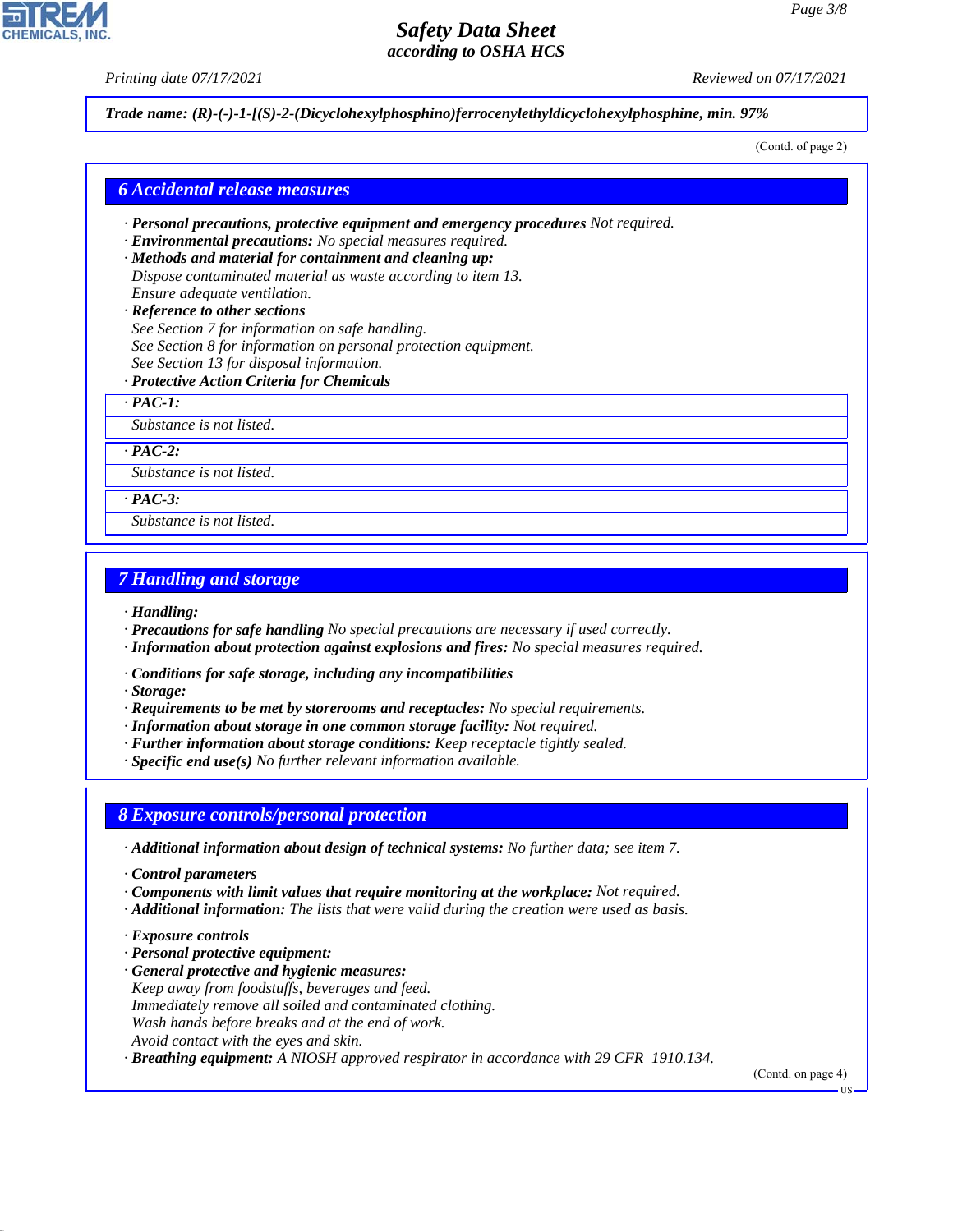(Contd. of page 3)

# *Safety Data Sheet according to OSHA HCS*

**CHEMICALS, INC** 

*Printing date 07/17/2021 Reviewed on 07/17/2021*

*Trade name: (R)-(-)-1-[(S)-2-(Dicyclohexylphosphino)ferrocenylethyldicyclohexylphosphine, min. 97%*

*· Protection of hands:*



\_S*Protective gloves*

*The glove material has to be impermeable and resistant to the product/ the substance/ the preparation. Due to missing tests no recommendation to the glove material can be given for the product/ the preparation/ the chemical mixture.*

*Selection of the glove material on consideration of the penetration times, rates of diffusion and the degradation*

*· Material of gloves*

*The selection of the suitable gloves does not only depend on the material, but also on further marks of quality and varies from manufacturer to manufacturer.*

*· Penetration time of glove material*

*The exact break through time has to be found out by the manufacturer of the protective gloves and has to be observed.*

*· Eye protection:*



44.1.1

\_R*Tightly sealed goggles*

| · Information on basic physical and chemical properties<br><b>General Information</b><br>$\cdot$ Appearance:<br>Form:<br>Powder<br>Color:<br>Orange<br><i><b>Odorless</b></i><br>$\cdot$ Odor:<br>· Odor threshold:<br>Not determined.<br>$\cdot$ pH-value:<br>Not applicable.<br>Change in condition<br><b>Melting point/Melting range:</b><br>Undetermined.<br><b>Boiling point/Boiling range:</b><br>Undetermined.<br>· Flash point:<br>Not applicable.<br>Not determined.<br>· Flammability (solid, gaseous):<br>· Ignition temperature:<br>Not determined.<br><b>Decomposition temperature:</b><br>Not determined.<br>$\cdot$ Auto igniting:<br>· Danger of explosion:<br>Product does not present an explosion hazard.<br><b>Explosion limits:</b><br>Lower:<br>Not determined.<br>Not determined.<br>Upper: |  |
|--------------------------------------------------------------------------------------------------------------------------------------------------------------------------------------------------------------------------------------------------------------------------------------------------------------------------------------------------------------------------------------------------------------------------------------------------------------------------------------------------------------------------------------------------------------------------------------------------------------------------------------------------------------------------------------------------------------------------------------------------------------------------------------------------------------------|--|
|                                                                                                                                                                                                                                                                                                                                                                                                                                                                                                                                                                                                                                                                                                                                                                                                                    |  |
|                                                                                                                                                                                                                                                                                                                                                                                                                                                                                                                                                                                                                                                                                                                                                                                                                    |  |
|                                                                                                                                                                                                                                                                                                                                                                                                                                                                                                                                                                                                                                                                                                                                                                                                                    |  |
|                                                                                                                                                                                                                                                                                                                                                                                                                                                                                                                                                                                                                                                                                                                                                                                                                    |  |
|                                                                                                                                                                                                                                                                                                                                                                                                                                                                                                                                                                                                                                                                                                                                                                                                                    |  |
|                                                                                                                                                                                                                                                                                                                                                                                                                                                                                                                                                                                                                                                                                                                                                                                                                    |  |
|                                                                                                                                                                                                                                                                                                                                                                                                                                                                                                                                                                                                                                                                                                                                                                                                                    |  |
|                                                                                                                                                                                                                                                                                                                                                                                                                                                                                                                                                                                                                                                                                                                                                                                                                    |  |
|                                                                                                                                                                                                                                                                                                                                                                                                                                                                                                                                                                                                                                                                                                                                                                                                                    |  |
|                                                                                                                                                                                                                                                                                                                                                                                                                                                                                                                                                                                                                                                                                                                                                                                                                    |  |
|                                                                                                                                                                                                                                                                                                                                                                                                                                                                                                                                                                                                                                                                                                                                                                                                                    |  |
|                                                                                                                                                                                                                                                                                                                                                                                                                                                                                                                                                                                                                                                                                                                                                                                                                    |  |
|                                                                                                                                                                                                                                                                                                                                                                                                                                                                                                                                                                                                                                                                                                                                                                                                                    |  |
|                                                                                                                                                                                                                                                                                                                                                                                                                                                                                                                                                                                                                                                                                                                                                                                                                    |  |
|                                                                                                                                                                                                                                                                                                                                                                                                                                                                                                                                                                                                                                                                                                                                                                                                                    |  |
|                                                                                                                                                                                                                                                                                                                                                                                                                                                                                                                                                                                                                                                                                                                                                                                                                    |  |
|                                                                                                                                                                                                                                                                                                                                                                                                                                                                                                                                                                                                                                                                                                                                                                                                                    |  |
| · Vapor pressure:<br>Not applicable.                                                                                                                                                                                                                                                                                                                                                                                                                                                                                                                                                                                                                                                                                                                                                                               |  |
| Not determined.<br>$\cdot$ Density:                                                                                                                                                                                                                                                                                                                                                                                                                                                                                                                                                                                                                                                                                                                                                                                |  |
| · Relative density<br>Not determined.                                                                                                                                                                                                                                                                                                                                                                                                                                                                                                                                                                                                                                                                                                                                                                              |  |

**IIS**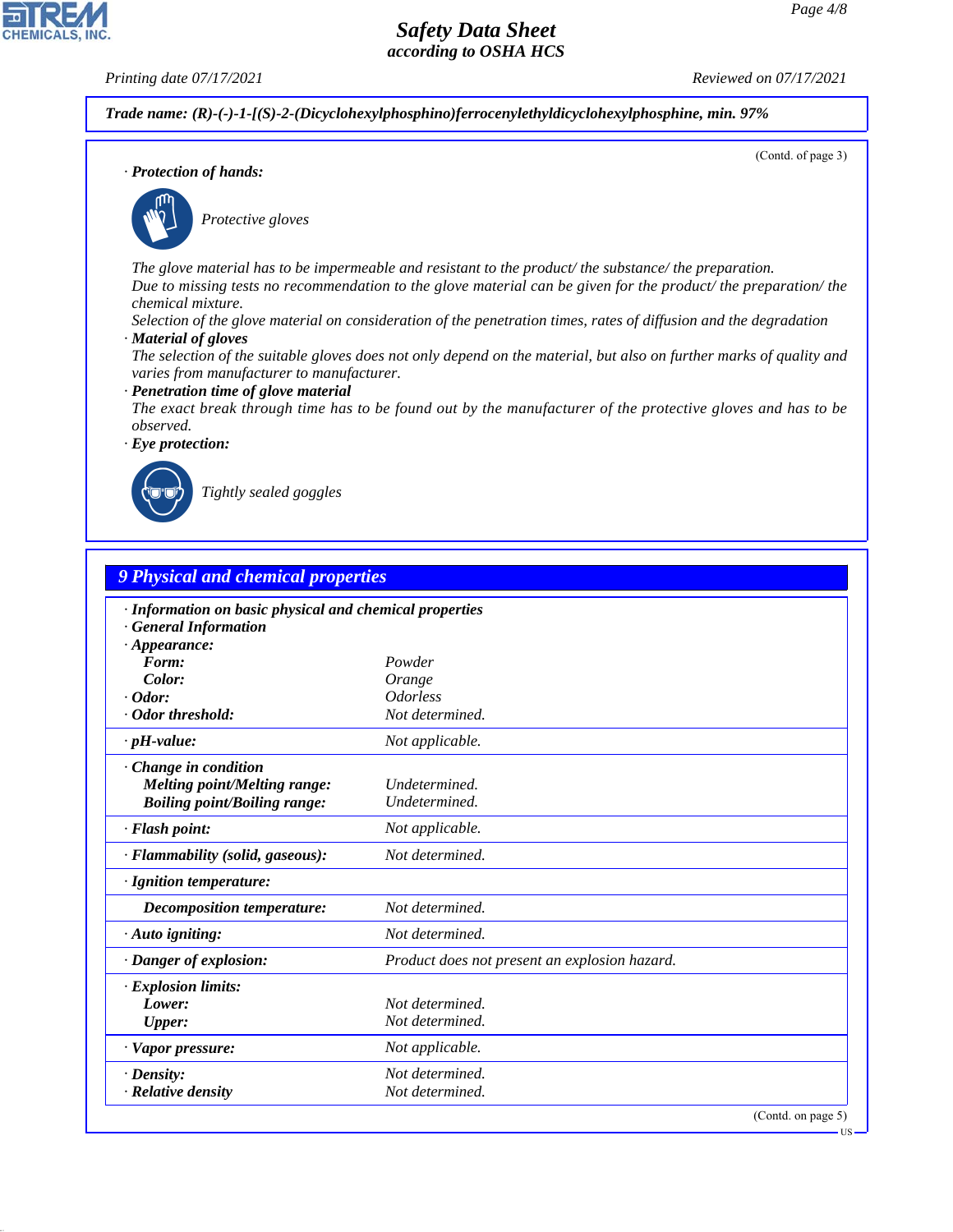*Printing date 07/17/2021 Reviewed on 07/17/2021*

*Trade name: (R)-(-)-1-[(S)-2-(Dicyclohexylphosphino)ferrocenylethyldicyclohexylphosphine, min. 97%*

|                                                            |                                            | (Contd. of page 4) |
|------------------------------------------------------------|--------------------------------------------|--------------------|
| · Vapor density                                            | Not applicable.                            |                    |
| $\cdot$ Evaporation rate                                   | Not applicable.                            |                    |
| · Solubility in / Miscibility with                         |                                            |                    |
| Water:                                                     | <i>Insoluble.</i>                          |                    |
| · Partition coefficient (n-octanol/water): Not determined. |                                            |                    |
| · Viscosity:                                               |                                            |                    |
| Dynamic:                                                   | Not applicable.                            |                    |
| Kinematic:                                                 | Not applicable.                            |                    |
| · Solvent content:                                         |                                            |                    |
| Organic solvents:                                          | $0.0\%$                                    |                    |
| <b>VOC</b> content:                                        | 0.0 g/l / 0.00 lb/gl                       |                    |
| <i>Solids content:</i>                                     | $100.0\%$                                  |                    |
| $\cdot$ Other information                                  | No further relevant information available. |                    |

## *10 Stability and reactivity*

- *· Reactivity No further relevant information available.*
- *· Chemical stability*
- *· Thermal decomposition / conditions to be avoided: No decomposition if used according to specifications.*
- *· Possibility of hazardous reactions No dangerous reactions known.*
- *· Conditions to avoid No further relevant information available.*
- *· Incompatible materials: No further relevant information available.*
- *· Hazardous decomposition products: No dangerous decomposition products known.*

## *11 Toxicological information*

- *· Information on toxicological effects*
- *· Acute toxicity:*
- *· Primary irritant effect:*
- *· on the skin: Irritant to skin and mucous membranes.*
- *· on the eye: Irritating effect.*
- *· Sensitization: No sensitizing effects known.*
- *· Additional toxicological information:*

#### *· Carcinogenic categories*

*· IARC (International Agency for Research on Cancer)*

*Substance is not listed.*

#### *· NTP (National Toxicology Program)*

*Substance is not listed.*

#### *· OSHA-Ca (Occupational Safety & Health Administration)*

*Substance is not listed.*

### *12 Ecological information*

*· Toxicity*

44.1.1

- *· Aquatic toxicity: No further relevant information available.*
- *· Persistence and degradability No further relevant information available.*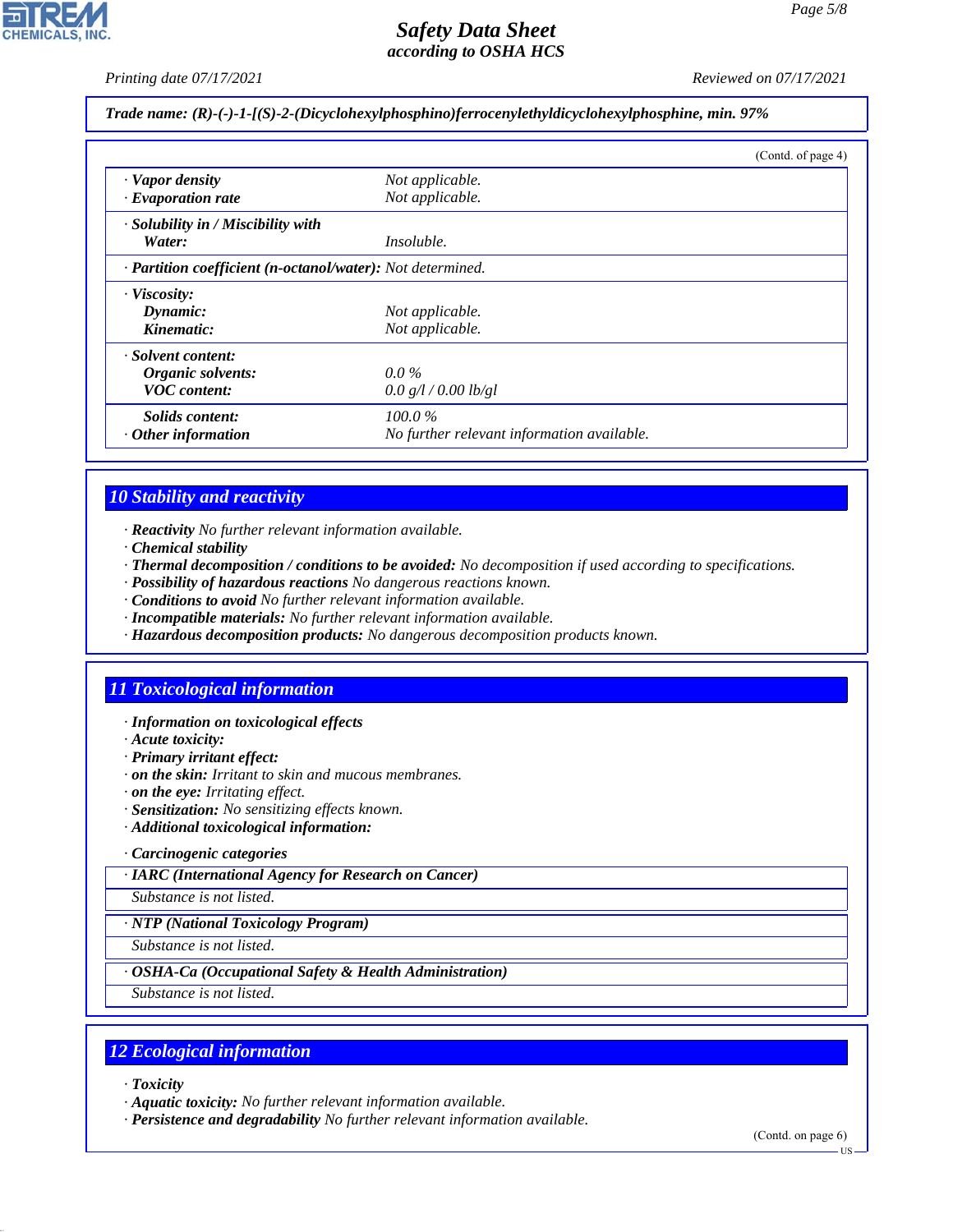**CHEMICALS, INC** 

*Printing date 07/17/2021 Reviewed on 07/17/2021*

(Contd. of page 5)

*Trade name: (R)-(-)-1-[(S)-2-(Dicyclohexylphosphino)ferrocenylethyldicyclohexylphosphine, min. 97%*

- *· Behavior in environmental systems:*
- *· Bioaccumulative potential No further relevant information available.*
- *· Mobility in soil No further relevant information available.*
- *· Additional ecological information:*
- *· General notes: Not known to be hazardous to water.*
- *· Results of PBT and vPvB assessment*
- *· PBT: Not applicable.*
- *· vPvB: Not applicable.*
- *· Other adverse effects No further relevant information available.*

#### *13 Disposal considerations*

#### *· Waste treatment methods*

*· Recommendation:*

*Must not be disposed of together with household garbage. Do not allow product to reach sewage system.*

- *· Uncleaned packagings:*
- *· Recommendation: Disposal must be made according to official regulations.*

| <b>14 Transport information</b>                                                     |                 |
|-------------------------------------------------------------------------------------|-----------------|
| $\cdot$ UN-Number<br>· DOT, ADN, IMDG, IATA                                         | not regulated   |
| $\cdot$ UN proper shipping name<br>· DOT, ADN, IMDG, IATA                           | not regulated   |
| $\cdot$ Transport hazard class(es)                                                  |                 |
| · DOT, ADN, IMDG, IATA<br>· Class                                                   | not regulated   |
| · Packing group<br>· DOT, IMDG, IATA                                                | not regulated   |
| · Environmental hazards:<br>$\cdot$ Marine pollutant:                               | No              |
| Special precautions for user                                                        | Not applicable. |
| · Transport in bulk according to Annex II of<br><b>MARPOL73/78 and the IBC Code</b> | Not applicable. |
| · UN "Model Regulation":                                                            | not regulated   |

#### *15 Regulatory information*

- *· Safety, health and environmental regulations/legislation specific for the substance or mixture · Sara*
- *· Section 355 (extremely hazardous substances):*
- *Substance is not listed.*
- *· Section 313 (Specific toxic chemical listings):*
- *Substance is not listed.*

44.1.1

(Contd. on page 7)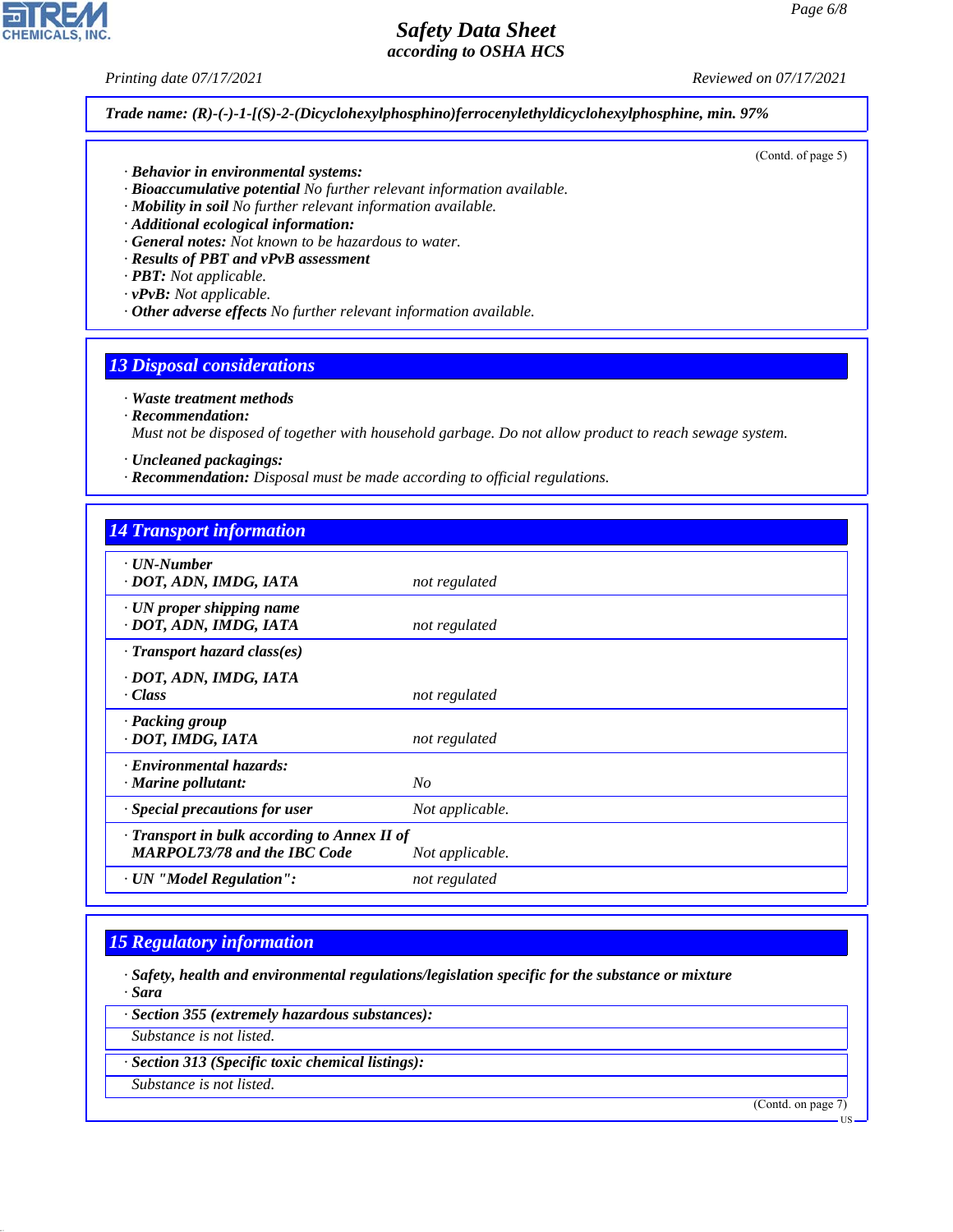*Printing date 07/17/2021 Reviewed on 07/17/2021*

*Trade name: (R)-(-)-1-[(S)-2-(Dicyclohexylphosphino)ferrocenylethyldicyclohexylphosphine, min. 97%*

| Substance is not listed.<br>Proposition 65<br>Chemicals known to cause cancer:<br>Substance is not listed. | · TSCA (Toxic Substances Control Act):                                                                                                             |
|------------------------------------------------------------------------------------------------------------|----------------------------------------------------------------------------------------------------------------------------------------------------|
|                                                                                                            |                                                                                                                                                    |
|                                                                                                            |                                                                                                                                                    |
|                                                                                                            |                                                                                                                                                    |
|                                                                                                            |                                                                                                                                                    |
|                                                                                                            |                                                                                                                                                    |
|                                                                                                            | · Chemicals known to cause reproductive toxicity for females:                                                                                      |
| Substance is not listed.                                                                                   |                                                                                                                                                    |
|                                                                                                            | Chemicals known to cause reproductive toxicity for males:                                                                                          |
| Substance is not listed.                                                                                   |                                                                                                                                                    |
|                                                                                                            | Chemicals known to cause developmental toxicity:                                                                                                   |
| Substance is not listed.                                                                                   |                                                                                                                                                    |
| · Carcinogenic categories                                                                                  |                                                                                                                                                    |
|                                                                                                            | · EPA (Environmental Protection Agency)                                                                                                            |
| Substance is not listed.                                                                                   |                                                                                                                                                    |
|                                                                                                            | $\cdot$ TLV (Threshold Limit Value established by ACGIH)                                                                                           |
| Substance is not listed.                                                                                   |                                                                                                                                                    |
|                                                                                                            | · NIOSH-Ca (National Institute for Occupational Safety and Health)                                                                                 |
|                                                                                                            |                                                                                                                                                    |
| Substance is not listed.<br>GHS label elements<br>· Hazard pictograms                                      | The substance is classified and labeled according to the Globally Harmonized System (GHS).                                                         |
|                                                                                                            |                                                                                                                                                    |
| GHS07                                                                                                      |                                                                                                                                                    |
|                                                                                                            |                                                                                                                                                    |
|                                                                                                            | · Hazard-determining components of labeling:                                                                                                       |
|                                                                                                            | $(R)$ -(-)-1-[(S)-2-(Dicyclohexylphosphino)ferrocenyl]ethyldicyclohexylphosphine, min. 97%                                                         |
|                                                                                                            |                                                                                                                                                    |
| H315 Causes skin irritation.                                                                               |                                                                                                                                                    |
| H319 Causes serious eye irritation.                                                                        |                                                                                                                                                    |
|                                                                                                            | H335 May cause respiratory irritation.                                                                                                             |
| P <sub>262</sub>                                                                                           | Do not get in eyes, on skin, or on clothing.                                                                                                       |
| P280                                                                                                       | Wear protective gloves/protective clothing/eye protection/face protection.                                                                         |
|                                                                                                            |                                                                                                                                                    |
| · Signal word Warning<br>· Hazard statements<br>· Precautionary statements                                 | P305+P351+P338 If in eyes: Rinse cautiously with water for several minutes. Remove contact lenses, if present<br>and easy to do. Continue rinsing. |
| P304+P340                                                                                                  | IF INHALED: Remove person to fresh air and keep comfortable for breathing.                                                                         |
| P403+P233<br>P501                                                                                          | Store in a well-ventilated place. Keep container tightly closed.                                                                                   |
|                                                                                                            | Dispose of contents/container in accordance with local/regional/national/international<br>regulations.                                             |



44.1.1